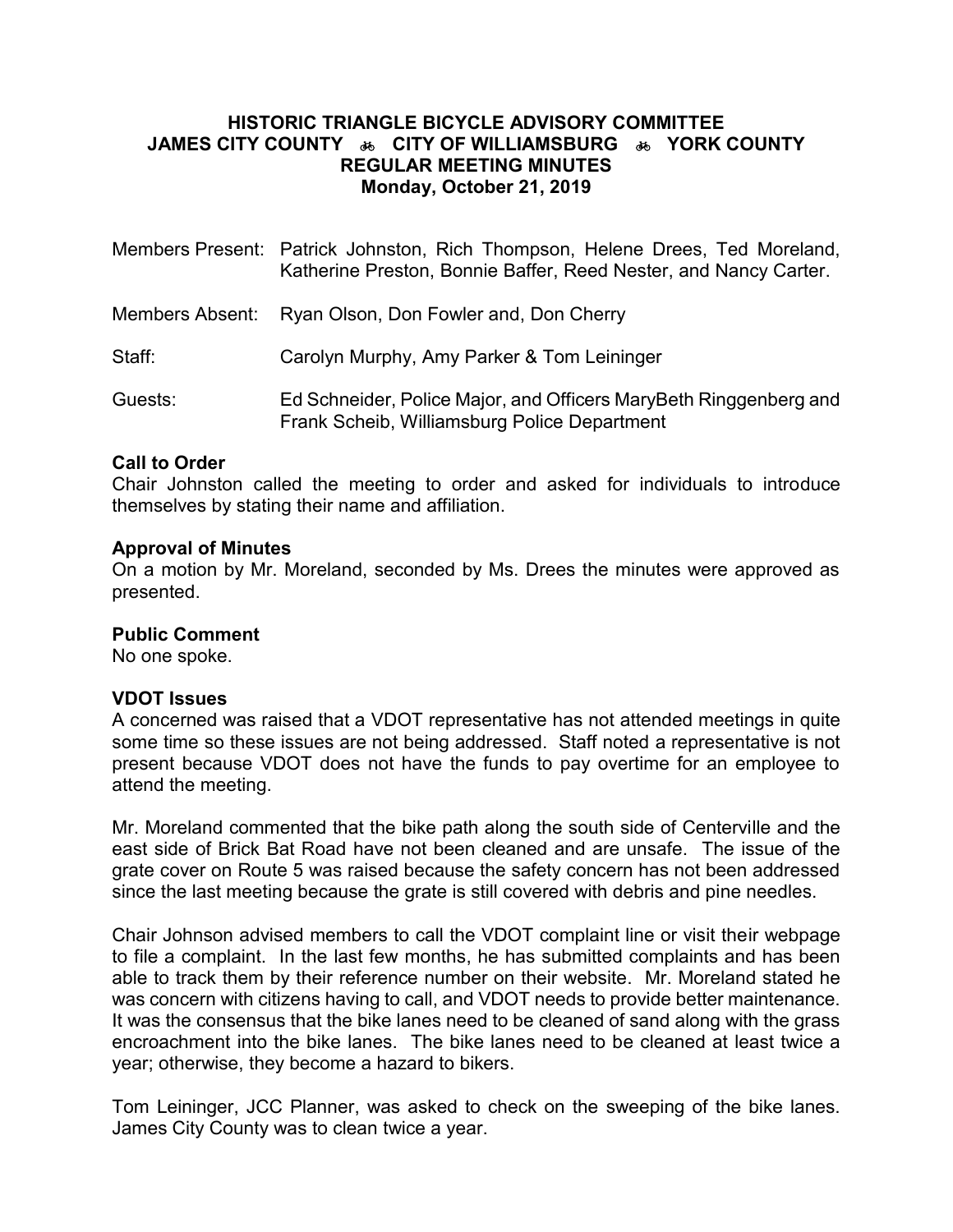HTBAC Minutes October 21, 2019 Page 2

### **Bikeway Projects Status Report**

### **York County**

- Ms. Parker reported the following:
	- 1. There are three segments proposed for the Victory Boulevard widening, which will include an off-road multi-use path on the north side of the road. Segment one is funded and, an application to fund segment two has been filed.
	- 2. York County has met with VDOT representatives, to discuss striping shoulder bike lanes on Penniman Road from the City line through the Merrimac Trail intersection into York County.
	- 3. York County met with representatives from the National Park Service and the Naval Weapons Station concerning the use of the abandoned railroad line from the Weapons Station gate off Penniman Road to Pocahontas Trail. The Navy was hesitant about giving up the right-of-way because it may be used in the future. They may be more receptive to the portion south of I-64. Kym Hall, Colonial National Historical Park Superintendent was receptive to considering the construction of a multi-use trail along the Colonial National Parkway. Concern with its designation on the National Register of Historic Places and impacts to cultural resources would need to be addressed. She preferred a separated multi-use path rather than shoulders along the existing roadway.

A discussion followed with members of the Committee stating a 10-foot smooth separated path similar to the Capitol to Capitol trails would be ideal. It was noted such a path would promote economic development and health and wellness in the area.

### **James City County**

Mr. Leininger reported the following:

- 1. A multi-use path is being constructed across Route 199 on Depue Boulevard to connect to the road project on Longhill Road.
- 2. A multi-use path is proposed for the road widening of Croaker Road from Rose Lane (Library) to Route 60.
- 3. Sidewalks on both sides of Route 60 and a bike lane on one side are proposed for the Route 60 Grove improvements.
- 4. James City County is participating in a study with HRTPO to study the economic cost-benefit of property values of homes within 1/4, ½, and 1 mile of bike trails.

### **City of Williamsburg**

Ms. Murphy updated the group noting City Council approved the contractor and construction of the multi-use trail along Monticello Avenue, which is scheduled for completion next summer. The road construction has started for the widening of Monticello Avenue from Mount Vernon Avenue to Richmond Road, which will contain the City's first cycle track.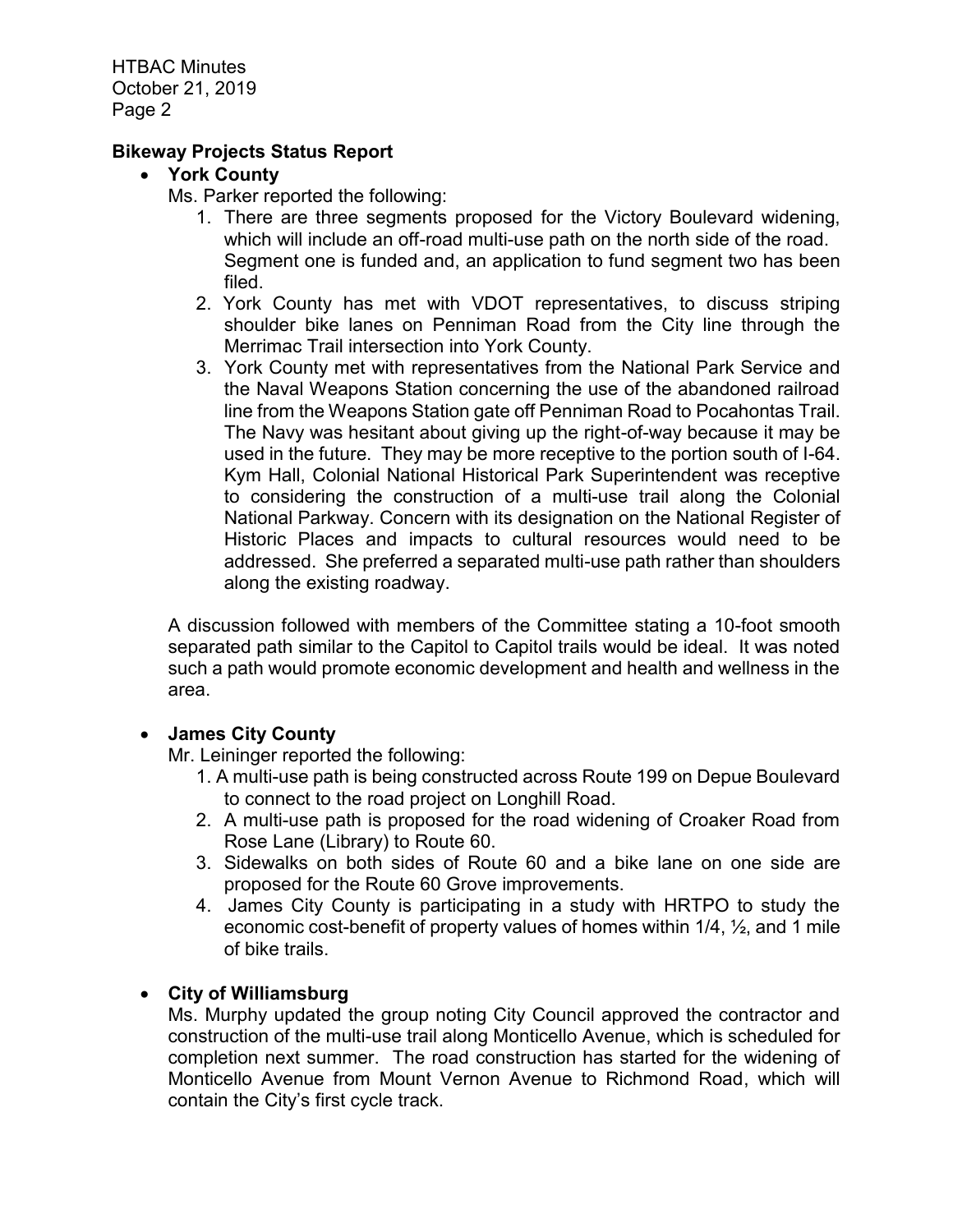HTBAC Minutes October 21, 2019 Page 3

## **Old Business**

None

### **New Business**

Review and Update the Regional Bikeways Map

The Committee reviewed and recommended the following changes to the Regional Bikeways Map:

- Shoulders have been added to Mooretown Road west of Airport Road.
- Shoulders have been added on East Rochambeau Drive east of Bruton High School.
- Indicate proposed multi-use path on Monticello Avenue from Ironbound Road to Richmond Road.
- Indicate proposed bike lanes on Richmond Road along Midtown Row development.
- Indicate proposed multi-use path on Compton Drive.
- Capital Trail branches at Jamestown Road and is not drawn correctly on the map.
- Powhatan Creek Trail Hickory Signpost Road into Chanco's Grant neighborhood should be shown.
- Indicate a proposed multi-use path across the dam on Lake Powell Road. Lake Powell Road should be shown as a shared roadway instead of bike lanes from Neck O'Land Road to Treasure Island Road.
- Note there is a fee for access to the Jamestown Island and Colonial Battlefield trails.
- Indicate proposed multi-use path does not cross Jolly Pond Dam. The bike lane should end on either side of the dame since the dam is not safe and is privately owned.
- Change park name from Mid-County to Veterans Park on the map.
- Indicate the path on Longhill Road as orange.
- Show the multi-use path that goes behind James Blair Middle School.
- Indicate Cook Road as a shared roadway.
- Indicate proposed bike lanes on Hubbard Lane from Penniman Road to the Colonial Parkway.
- Show existing multi-use path connection between Oxford Road to Queens Cross.
- Remove proposed bike lane designation from Allen's Mill Road.
- Designate power line easements where they coincide with bike lanes on the map.
- Label school names

Amy Parker stated they will update their ordinance to require bike lanes to meet VDOT standards.

# **Bikeway Map Update for Comprehensive Plan Update**

**York County**